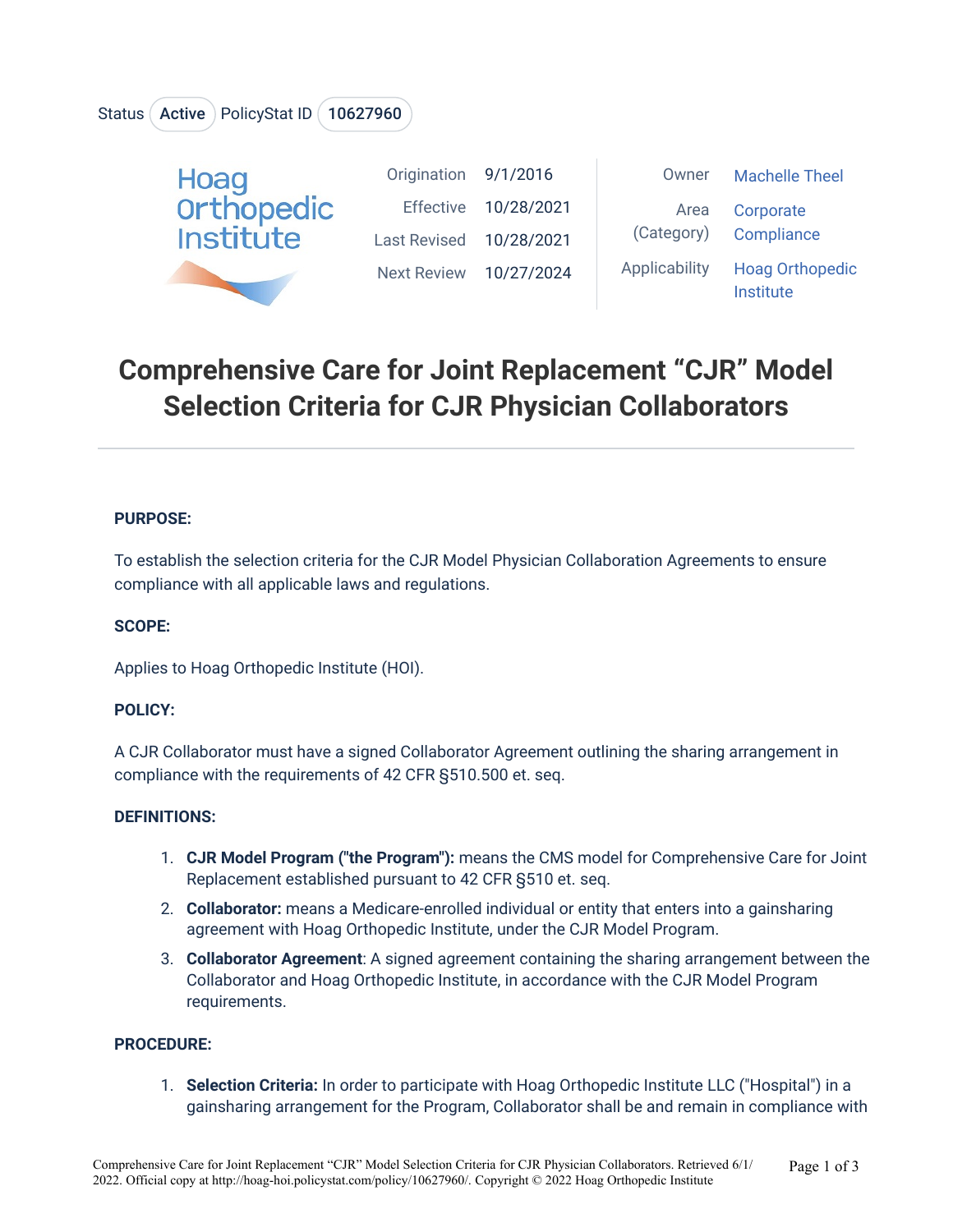the following Selection Criteria related to and inclusive of the quality of care to be delivered by Collaborators to Medicare beneficiaries ("Beneficiaries") during a CJR Episode of Care as defined in 42 CFR §510.200.

- 2. Surgeon Criteria
	- a. Physician shall be licensed by the State of California and a member in good standing of the medical staff of Hospital. Surgeon Physician Collaborators will also be Board Certified in Orthopedic Surgery with privileges to perform lower extremity joint replacement (LEJR) procedures.
	- b. Physician shall be enrolled as a Medicare provider and shall be in compliance with all Medicare provider enrollment requirements, including but not limited to, having a valid and active TIN and/or NPI.
	- c. Physician shall have in place systems sufficient and necessary to collect and report to Hospital patient data related to pre and post-operative periods for primary total hip and total knee arthroplasty procedures, including patient reported outcomes data.
	- d. Physician must acknowledge and be in compliance with the best practice of mandating Beneficiaries to be clinically evaluated and optimized by an internal medicine physician prior to surgery.
	- e. Physicians must acknowledge and be in compliance with the best practice of mandating Beneficiaries to attend pre-operative class(es) either online or in person.
	- f. Physician shall have reviewed and agreed to participate in Hospital's Care Redesign Plan which sets forth the quality of care to be delivered by Collaborator to Beneficiaries during the CJR Episode of Care.
- 3. Physician Group Practice "PGP" Criteria
	- a. PGP shall have a written agreement with Hospital to provide specialty patient care services to Hospital's patients, including Beneficiaries.
	- b. PGP shall be a California Professional Corporation or Limited Liability Company that employs or otherwise engages physicians who are licensed by the State of California, Board Certified in the designated specialty, and a member in good standing of the active orthopedic staff of Hospital with privileges correspondent to the practice of PGP and its PGP Members.
	- c. PGP and/or PGP Members shall be enrolled as a Medicare provider and shall be in compliance with all Medicare provider enrollment requirements, including but not limited to, having a valid and active TIN or NPI.
	- d.
	- e. PGP and its PGP Members shall have reviewed and agreed to participate in Hospital's Care Redesign Plan which sets forth the quality of care to be delivered by PGP and its PGP Members to Beneficiaries during the CJR Episode of Care.
- 4. **Gainsharing Payments:** Recognizing that objectives of the Program are quality improvement and reduced episode cost, the Care Redesign and Success Measurement Plan, described herein as the same, may be amended from time to time, shall be set forth in the Physician Collaborator Agreement and applied to CJR Physician Collaborators' performance for